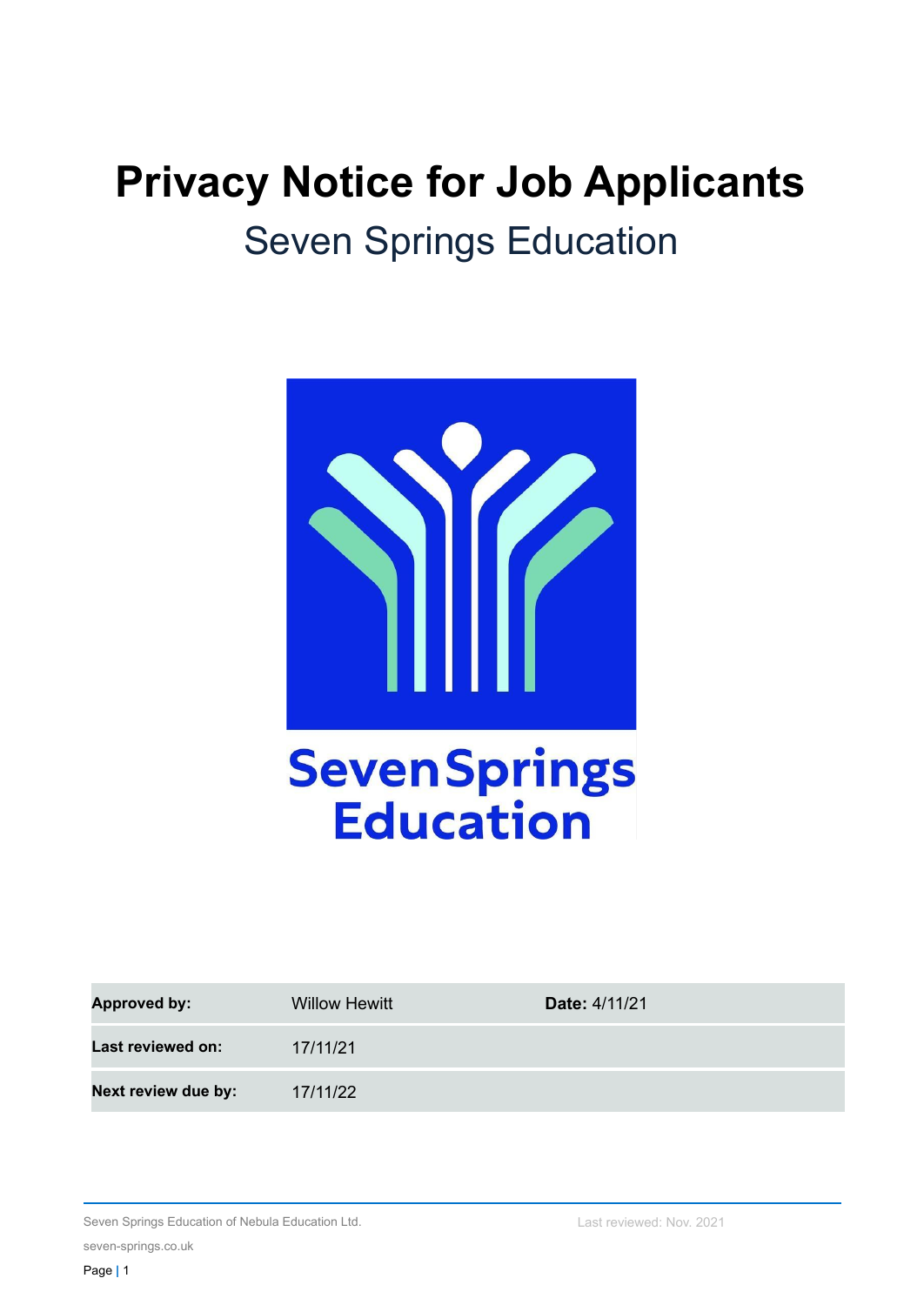# **Contents**

<span id="page-1-0"></span>

| 1. Introduction                         | 3 |
|-----------------------------------------|---|
| 2. The personal data we hold            | 3 |
| 3. Why we use this data                 | 3 |
| 4. Our lawful basis for using this data | 4 |
| 5. Collecting this data                 | 5 |
| 6. How we store this data               | 5 |
| 7. Who we share data with               | 6 |
| 8. Your rights                          | 7 |
| 9. Complaints                           | 8 |
| 10. Contact us                          | 8 |
|                                         |   |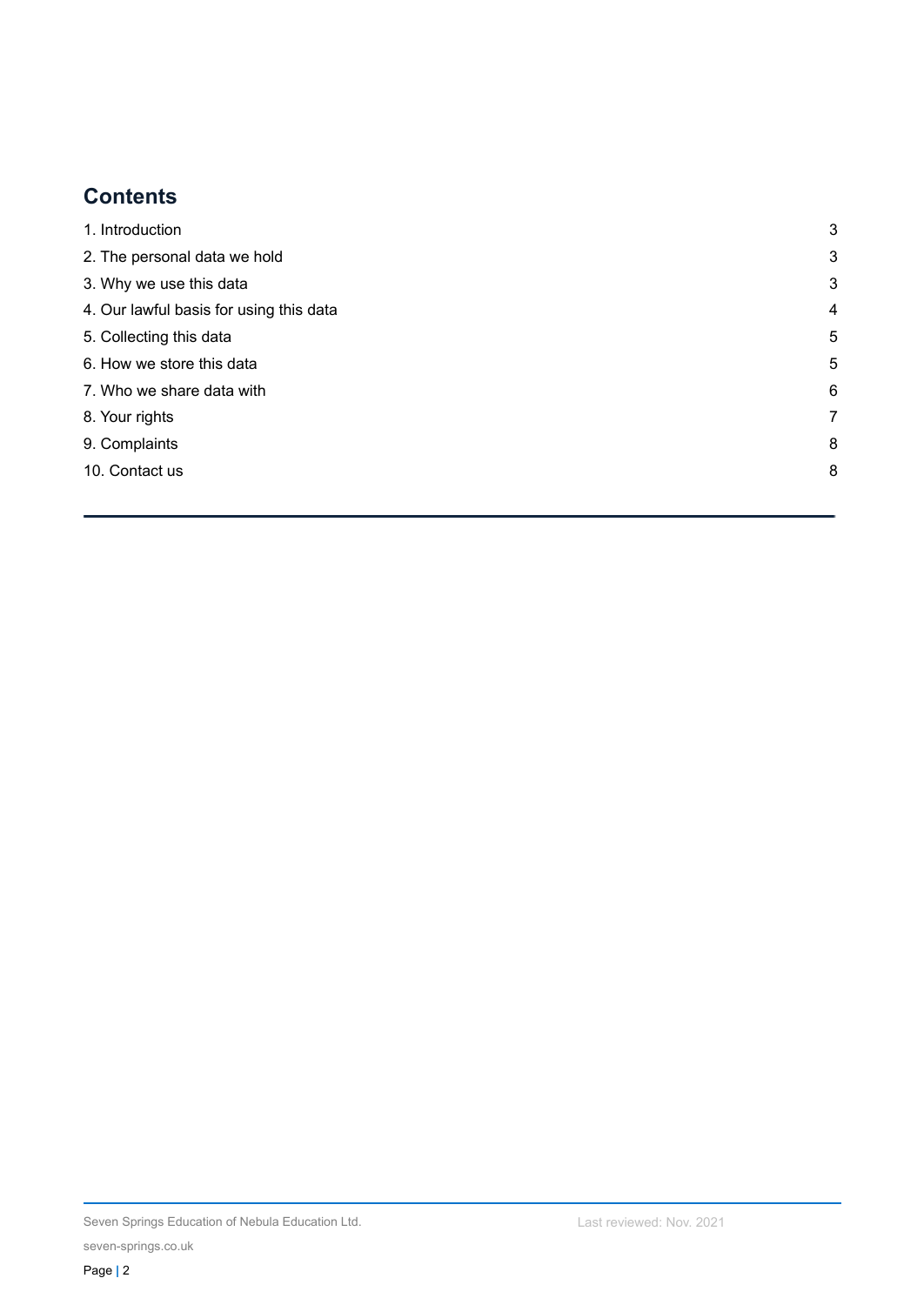# **1. Introduction**

Under UK data protection law, individuals have a right to be informed about how our organisation uses any personal data that we hold about them. We comply with this right by providing 'privacy notices' (sometimes called 'fair processing notices') to individuals where we are processing their personal data.

This privacy notice explains how we collect, store and use personal data about **individuals applying for jobs at Seven Springs Education.**

We, Seven Springs Education of Nebula Education Ltd [\(school@seven-springs.co.uk,](mailto:school@seven-springs.co.uk) 07392013379), are the 'data controller' for the purposes of UK data protection law.

Our Data Protection Officer (DPO) is Nicola Cook at [Schools](https://schoolsdpo.com/) DPO.

Our Data Protection Lead is Joyce Wong.

<span id="page-2-0"></span>(see 'Contact us' below)

## **2. The personal data we hold**

Personal data that we may collect, use, store and share (when appropriate) about you includes, but is not restricted to:

- Contact details
- Copies of right to work documentation
- References
- Evidence of qualifications
- Employment records, including work history, job titles, training records and professional memberships

We may also collect, use, store and share (when appropriate) information about you that falls into "special categories" of more sensitive personal data. This includes, but is not restricted to:

- Information about race, ethnicity, religious beliefs, sexual orientation and political opinions
- Information about disability and access requirements
- Photographs and interview recording

We may also collect, use, store and share (when appropriate) information about criminal convictions and offences.

We may also hold data about you that we have received from other organisations, including other schools and social services, and the Disclosure and Barring Service in respect of criminal offence data.

### <span id="page-2-1"></span>**3. Why we use this data**

We use the data listed above to:

- a) Enable us to establish relevant experience and qualifications
- b) Facilitate safe recruitment, as part of our safeguarding obligations towards students
- c) Enable equalities monitoring
- d) Ensure that appropriate arrangements can be provided for candidates that require them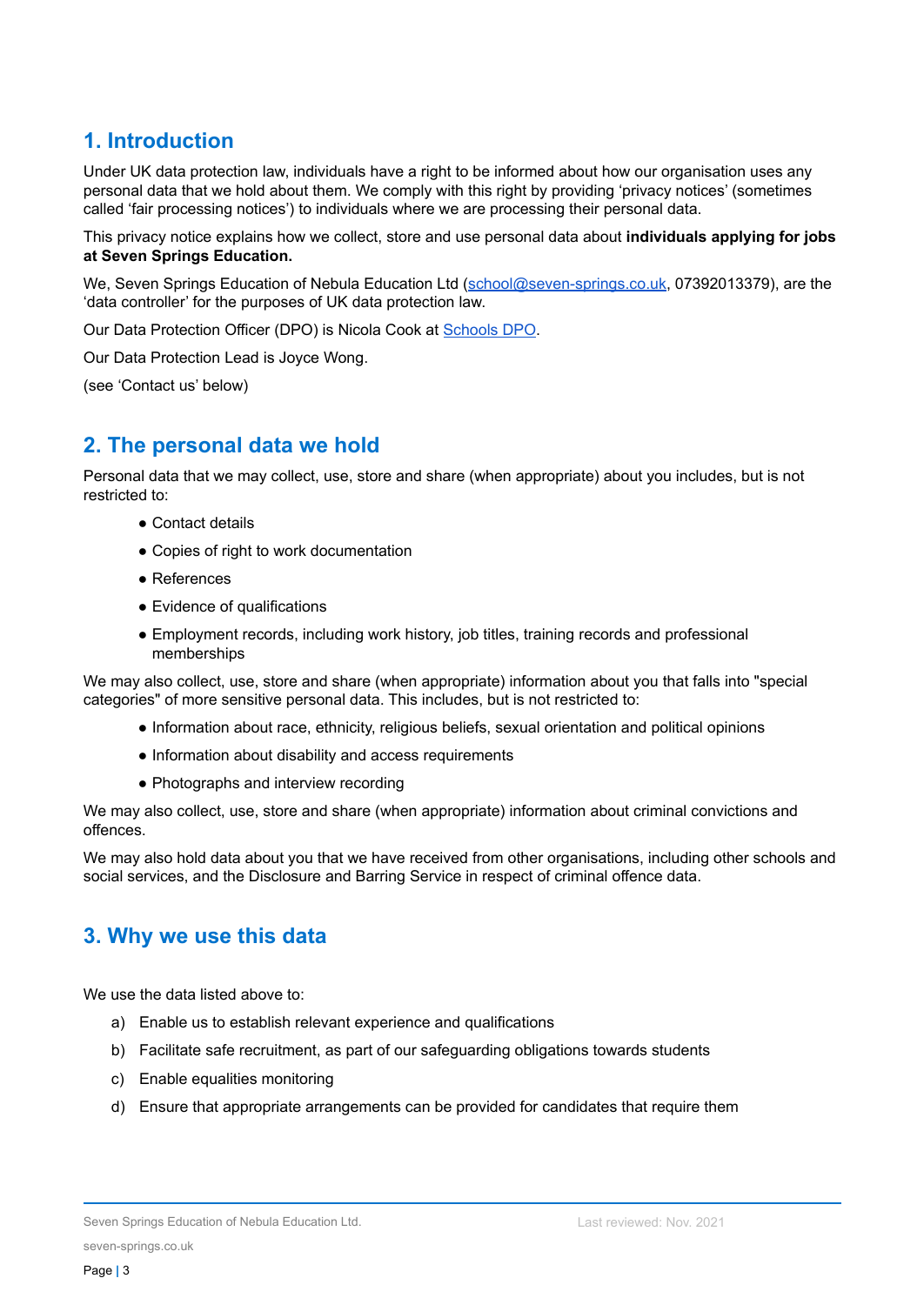#### **3.1 Use of your personal data for marketing purposes**

Where you have given us consent to do so, we may send you marketing information by email or text promoting Seven Springs Education events, campaigns, charitable causes or services that may be of interest to you.

You can withdraw consent or 'opt out' of receiving these emails and/or texts at any time by clicking on the 'Unsubscribe' link at the bottom of any such communication, or by contacting us (see 'Contact us' below).

#### **3.2 Use of your personal data in automated decision making and profiling**

We do not currently process any personal data through automated decision making or profiling. If this changes in the future, we will amend any relevant privacy notices in order to explain the processing to you, including your right to object to it.

## **4. Our lawful basis for using this data**

- For the purposes of (b), in accordance with the '**public task**' basis we need to process data to fulfil our statutory function as a schools partner as set out here:
	- Keeping Children Safe in Education, 2021
	- Working Together to Safeguard Children, 2018
	- Section 175 of the Education Act 2002
- For the purposes of (b), (c) and (d), in accordance with the '**legal obligation**' basis we need to process data to meet our responsibilities under law as set out here:
	- Keeping Children Safe in Education, 2021
	- Working Together to Safeguard Children, 2018
	- Section 175 of the Education Act 2002
	- The Equality Act, 2010
- For the purposes of (a), in accordance with the '**legitimate interests**' basis where there's a minimal privacy impact and we have a compelling reason, including:
	- Confirming your suitability for the role

Where you have provided us with consent to use your data, you may withdraw this consent at any time. We will make this clear when requesting your consent, and explain how you would go about withdrawing consent if you wish to do so.

#### **4.1 Our basis for using special category data**

For 'special category' data, we only collect and use it when we have both a lawful basis, as set out above, and one of the following conditions for processing as set out in UK data protection law:

- We have obtained your explicit consent to use your personal data in a certain way
- We need to perform or exercise an obligation or right in relation to employment, social security or social protection law
- We need to protect an individual's vital interests (i.e. protect your life or someone else's life), in situations where you're physically or legally incapable of giving consent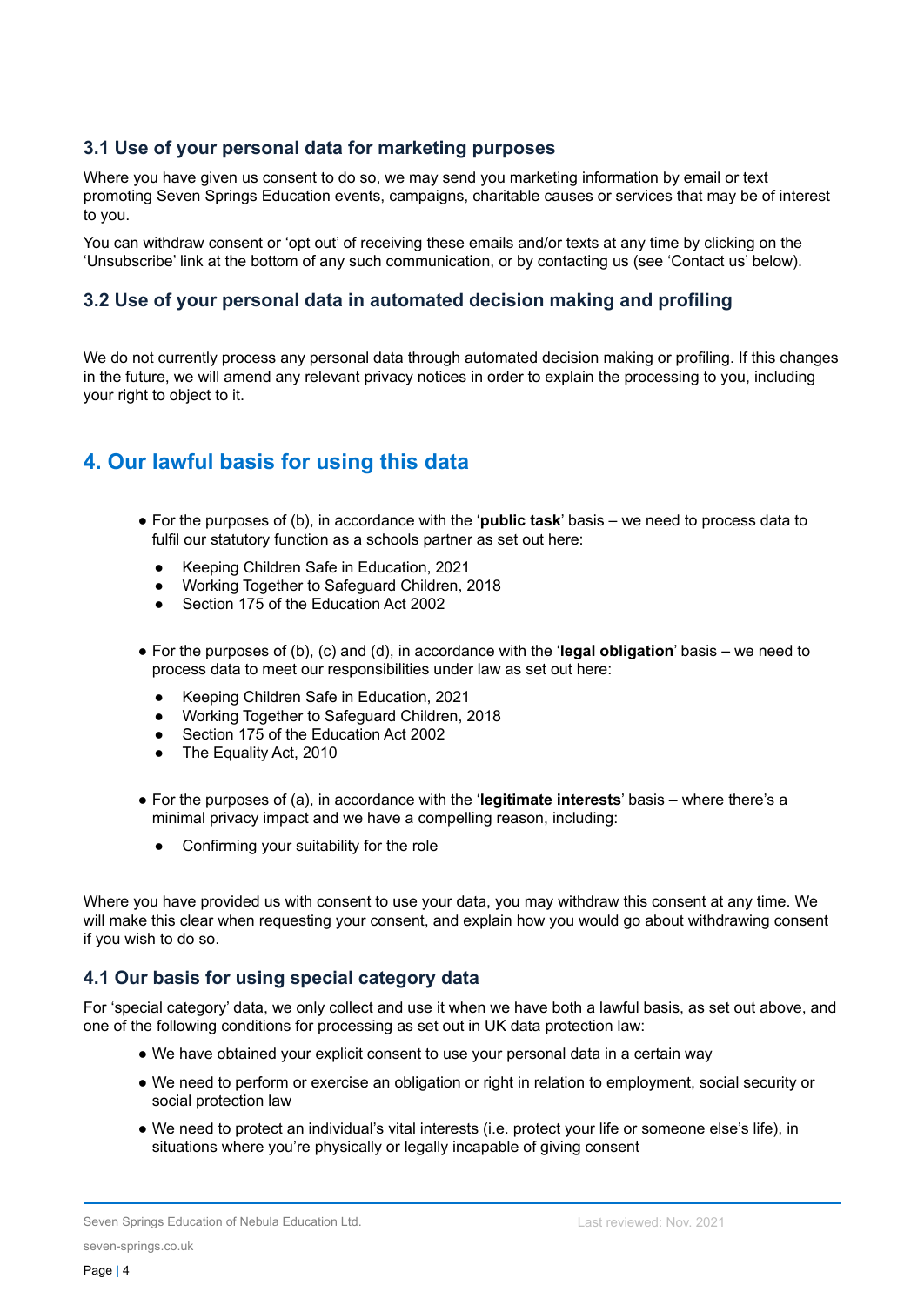- The data concerned has already been made manifestly public by you
- We need to process it for the establishment, exercise or defence of legal claims
- We need to process it for reasons of substantial public interest as defined in legislation
- We need to process it for health or social care purposes, and the processing is done by, or under the direction of, a health or social work professional or by any other person obliged to confidentiality under law
- We need to process it for public health reasons, and the processing is done by, or under the direction of, a health professional or by any other person obliged to confidentiality under law
- We need to process it for archiving purposes, scientific or historical research purposes, or for statistical purposes, and the processing is in the public interest

For criminal offence data, we will only collect and use it when we have both a lawful basis, as set out above, and a condition for processing as set out in UK data protection law. Conditions include:

- We need to perform or exercise an obligation or right in relation to employment, social security or social protection law
- We have obtained your consent to use it in a specific way
- We need to protect an individual's vital interests (i.e. protect your life or someone else's life), in situations where you're physically or legally incapable of giving consent
- The data concerned has already been made manifestly public by you
- We need to process it for, or in connection with, legal proceedings, to obtain legal advice, or for the establishment, exercise or defence of legal rights
- We need to process it for reasons of substantial public interest as defined in legislation

## <span id="page-4-0"></span>**5. Collecting this data**

While the majority of information we collect about you is mandatory, there is some information that can be provided voluntarily.

Whenever we seek to collect information from you, we make it clear whether you must provide this information (and if so, what the possible consequences are of not complying), or whether you have a choice.

Most of the data we hold about you will come from you, but we may also hold data about you from:

- Local authorities
- Government departments or agencies
- Police forces, courts, tribunals

### <span id="page-4-1"></span>**6. How we store this data**

We keep personal information about you during the application process. We may also keep it beyond this if this is necessary. We have put in place appropriate security measures to prevent your personal information from being accidentally lost, used or accessed in an unauthorised way, altered or disclosed.

These measures include:

- Paper-based records and portable electronic devices, such as laptops and hard drives that contain personal data, are password protected or kept under lock and key when not in use
- Papers containing confidential personal data must not be left anywhere where there is general access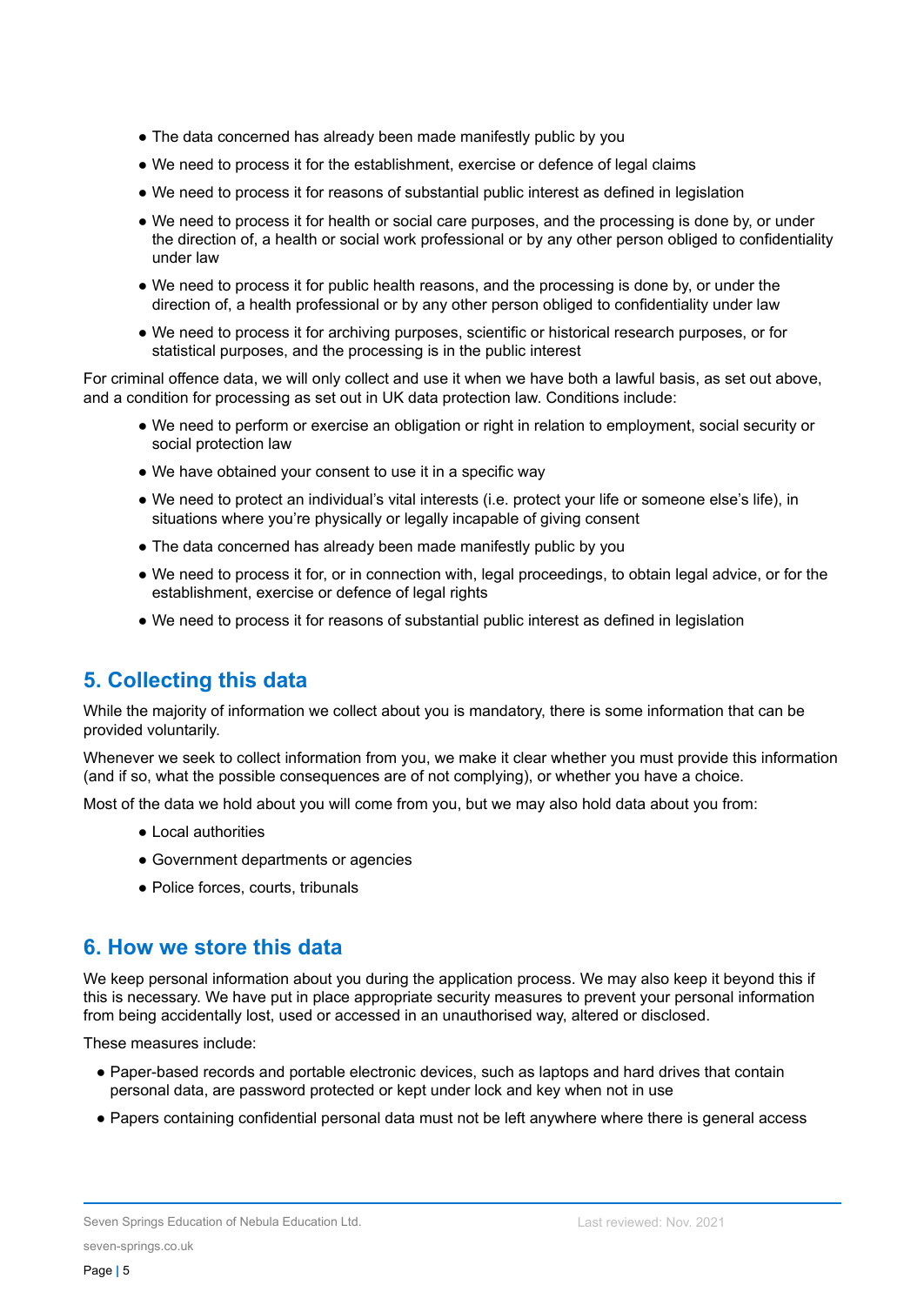- Unique passwords containing letters and numbers are used to access systems. Staff and students are reminded that they should not reuse passwords from other sites
- Staff who store personal information on their personal devices or use them for Seven Springs Education related work are expected to follow the Seven Springs Education's Code of Conduct, Online Safety, Data Protection and Record Management, Retention and Disposal policies.
- Where we need to share personal data with a third party, we carry out due diligence and take reasonable steps to ensure it is stored securely and adequately protected

We also have measures in place to show that we have integrated data protection into all of our data processing activities, including:

- Appointing a suitably qualified DPO and DPL, and ensuring they have the necessary resources to fulfil their duties and maintain their expert knowledge
- Only processing personal data that is necessary for each specific purpose of processing, and always in line with the data protection principles set out in relevant data protection law (see section 4)
- Completing data protection impact assessments where Seven Springs Education's processing of personal data presents a high risk to rights and freedoms of individuals, and when introducing new technologies (the DPO will advise on this process)
- Integrating data protection into internal documents including this policy, any related policies and privacy notices
- Regularly training members of staff on data protection law, this policy, any related policies and any other data protection matters; we will also keep a record of attendance
- Regularly conducting reviews and audits to test our privacy measures and make sure we are compliant
- Appropriate safeguards being put in place if we transfer any personal data outside of the UK, where different data protection laws may apply
- Maintaining records of our processing activities, including:
	- For the benefit of data subjects, making available the name and contact details of Seven Springs Education, the DPL and DPO and all information we are required to share about how we use and process their personal data (via our privacy notices)
	- For all personal data that we hold, maintaining an internal record of the type of data, type of data subject, how and why we are using the data, any third-party recipients, any transfers outside of the UK and the safeguards for those, retention periods and how we are keeping the data secure

We will dispose of your personal data securely when we no longer need it.

Our Records Management, Retention and Disposal Policy sets out how long we keep information about applicants.

## **7. Who we share data with**

We do not share information about you with any third party without consent unless the law and our policies allow us to do so.

Where it is legally required, or necessary (and it complies with UK data protection law), we may share personal information about you with:

• The relevant local authority – to meet our legal obligations to share certain information with it, such as safeguarding concerns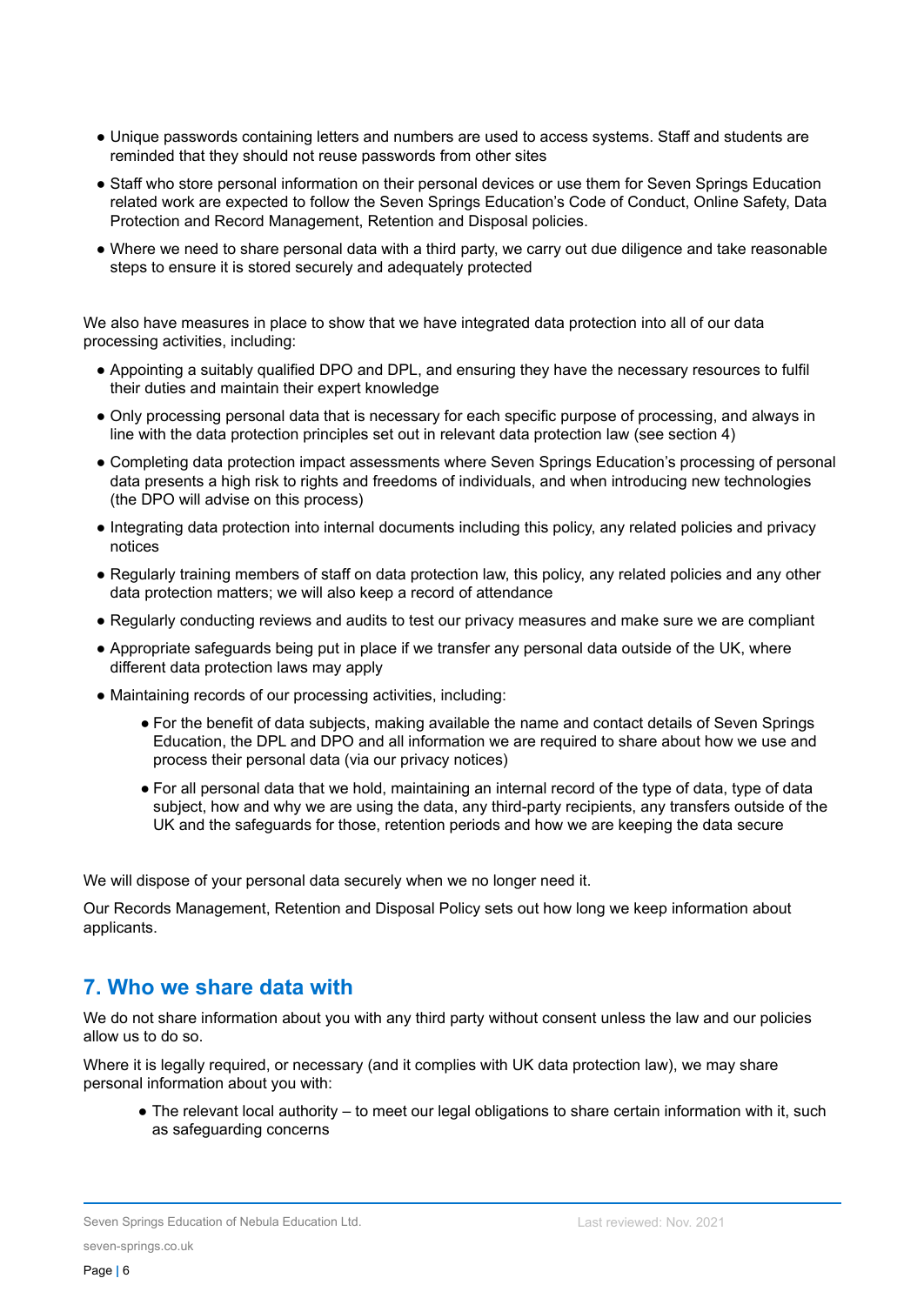- Suppliers and service providers to enable them to provide the service we have contracted them for, such as HR and recruitment support
- Professional advisers and consultants
- Employment and recruitment agencies

#### **7.1 Transferring data internationally**

Where we transfer your personal data to a third-party country or territory, we will do so in accordance with UK data protection law.

In cases where we have to set up safeguarding arrangements to complete this transfer, you can get a copy of these arrangements by contacting us.

# <span id="page-6-0"></span>**8. Your rights**

#### **8.1 How to access personal information that we hold about you**

Individuals have a right to make a 'subject access request' to gain access to personal information that Seven Springs Education holds about them. This includes:

- Confirmation that their personal data is being processed
- Access to a copy of the data
- The purposes of the data processing
- The categories of personal data concerned
- Who the data has been, or will be, shared with
- How long the data will be stored for, or if this isn't possible, the criteria used to determine this period
- Where relevant, the existence of the right to request rectification, erasure or restriction, or to object to such processing
- The right to lodge a complaint with the ICO or another supervisory authority
- The source of the data, if not the individual
- Whether any automated decision-making is being applied to their data, and what the significance and consequences of this might be for the individual
- The safeguards provided if the data is being transferred internationally

Subject access requests can be submitted in any form, but we may be able to respond to requests more quickly if they are made in writing and include:

- Name of individual
- Correspondence address
- Contact number and email address
- Details of the information requested

If staff receive a subject access request in any form they must immediately forward it to the DPL.

#### **8.2 Your other rights regarding your data**

Under UK data protection law, you have certain rights regarding how your personal data is used and kept safe. For example, you have the right to:

• Object to our use of your personal data